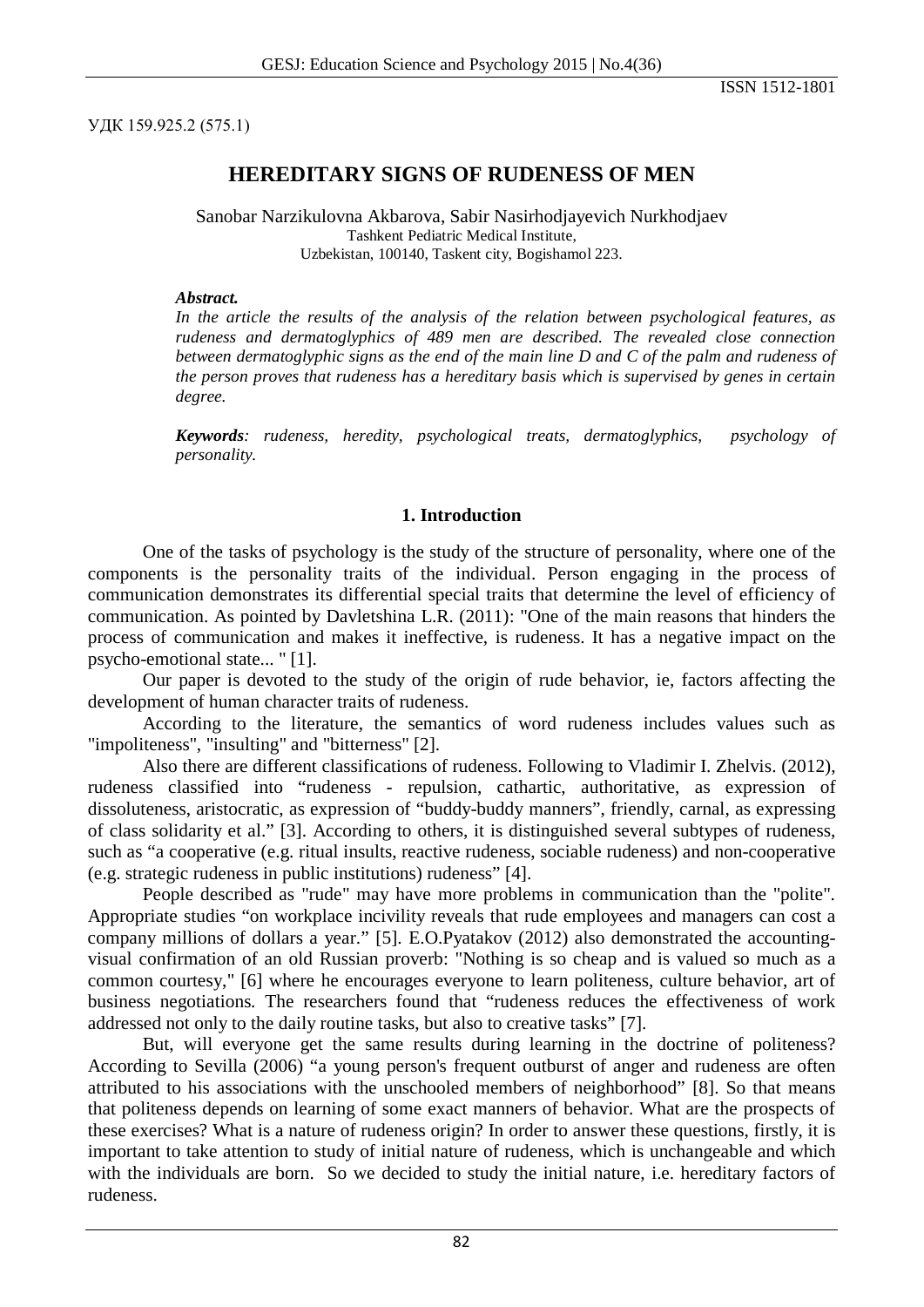### **2. Method**

#### 2.1. Participants

The participants were four hundred eighty nine pupils (male) of the secondary schools located in Yunusabad and Shayhantohur districts of Tashkent city. They were teenagers (16-17 ages) of 10-11 classes studied in 2000-2002 years. The empiric materials were taken with permission of National education municipal government observing ethical standards of carrying out of psychological researches.

2.2. Task and procedures

Our task was studying of relationship of a character trait as rudeness with dermatoglyphics.

Dermatoglyphics - ("derma" - leather, "glyphe" - carving patterns) is scientific direction is study papillary lines on the hands and soles of the feet [9].

The previous attempts of studying dermatoglyphics in connection with psychological properties in works of some researchers [10,11] did not take attention on statistic proving of their information. Therefore we have developed an original method of studying dermatoglyphics in psychological researches, where by means of this technique it was possible to explore hereditary conditionality of many character traits of the person [12-17].

Proceeding from it our current purpose was studying frequency of dermatoglyphics occurrence in groups where rudeness level was reflected in decreasing degree. Studying dermatoglyphics in groups where line of rudeness is reflected not less in three degrees provides possibility of supervision of the tendency of change of frequency of occurrence defined dermatoglyphics signs. Thus, it is possible to check up a heredity regularity of rudeness, following «Heredity regularity of psychological properties of the person» which is described on our previous work [15].

To achieve our goal it was developed Expert - Evaluation questionnaire (EOA), where experts were parents, class teacher and classmates of the respondents. The questionnaire contained questions that express four level of reflection rudeness:

1) Rudeness expressed at a high level;

- 2) Rudeness expressed at an average level;
- 3) Reflected little rudeness;

4) Have no rudeness.

Method of T.D.Gladkova [18] has been applied to studying dermatoglyphics. During studying it has been given attention to such signs of dermatoglyphics as patterns on thenar and hypothenar, patterns on intermanual small pillows, drawings on fingers, the termination of main palmar lines DCBA and palmar triradius.

### 2.3. Measurement and data analysis

In this experiment, it is essential to follow biological-genetic states. As it is known, there are gender differences in personality psychology and in constitutional features, especially in dermatoglyphic signs. Exploration of relation psychological traits with dermatoglyphical signs must be done separately for male and female. We describe in this article the data related to male respondents.

The process of measurement of psychological trait was made by taking attention to similarity of estimating of the level of rudeness in the participants. In order to get enough numbers of participants in studied group (minimum n=10) for mathematical analyze we had to study, in general, 489 respondents. So 10 male adolescents from the 489 pupils studied by experts unanimously allocated were evaluated at the level one of rudeness (group one); 15 respondents - on an average level (group two); 48 - less pronounced roughness (group three); in 21 respondents rudeness absent (group four).

The remaining respondents were not identical evaluation by experts, and were excluded from further analysis. Further, the signs of dermatoglyphics were comparatively analyzed in four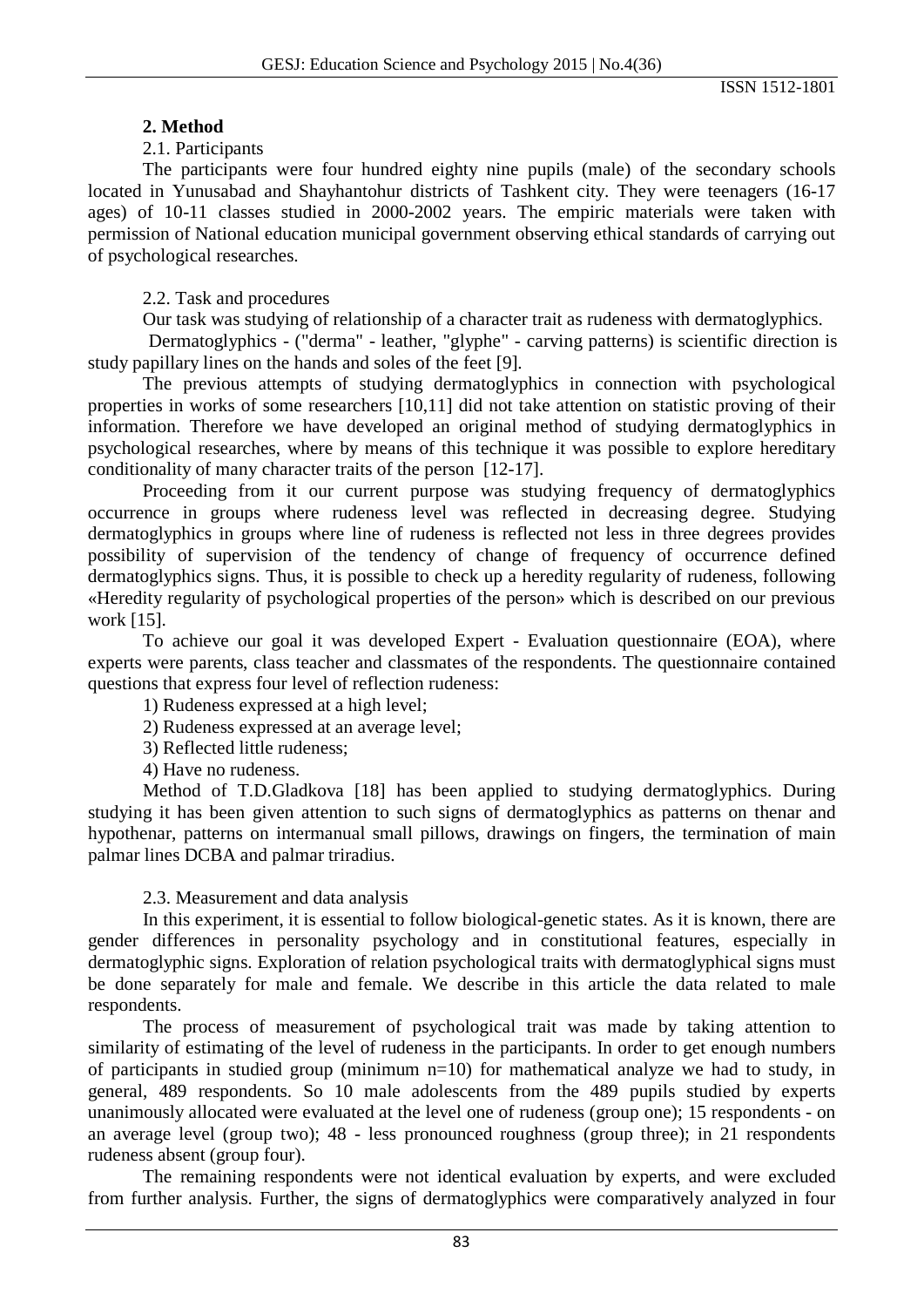ISSN 1512-1801

groups. Reliability of the empiric material concerning to dermatoglyphic signs was checked by Student criterion, by following formula:

$$
t = \frac{P_1 - P_2}{\sqrt{\frac{N_1 P_1 + N_2 P_2}{N_1 + N_2} \left(100 - \frac{N_1 P_1 + N_2 P_2}{N_1 + N_2}\right) \frac{N_1 + N_2}{N_1 * N_2}}}
$$
, where

P-percentage occurrence Dermatoglyphic trait; N-number of respondents in the study group, t -test Student [19].

# **3. Results**

The result indicated a linear increase in the amount of characteristics such as the end of the palmar main line D in the field 9 (Table 1) and the lines C in the field 7 (Table 2), and a tendency of decreasing the line C on the field 9 on the left hand (see Table 2) in boys depending on the severity level of rudeness.

Table 1. The end of main line D on the left hand in the studied groups.

| Group | The end of D line, % |                                                                            |     |     |      |     |      |  |  |
|-------|----------------------|----------------------------------------------------------------------------|-----|-----|------|-----|------|--|--|
|       |                      | Field 7   Field 9/11   Field 8   Field 9/7   Field 9   Field 10   Field 11 |     |     |      |     |      |  |  |
|       | 40                   | 10                                                                         |     |     | 20   |     | 30   |  |  |
|       | 13,3                 |                                                                            | 6.6 | 6.6 | 33,3 |     | 40   |  |  |
|       | 14,5                 |                                                                            |     |     | 43,7 | 8,3 |      |  |  |
|       | 23,8                 |                                                                            |     | 4,  | 57,1 |     | .4,2 |  |  |

Table 2. The end of main line C on the left hand in the studied groups.

| Group                       | The end of C line, % |          |         |         |         |         |  |  |  |
|-----------------------------|----------------------|----------|---------|---------|---------|---------|--|--|--|
|                             |                      | Field 5" | Field 6 | Field 7 | Field 8 | Field 9 |  |  |  |
|                             | 10                   | 30       |         | 20      | 10      | 30      |  |  |  |
| $\mathcal{D}_{\mathcal{L}}$ | 33,3                 | 6,6      |         | 26,6    | 6,6     | 26,6    |  |  |  |
| 3                           | 20,8                 | 12,5     |         | 31,2    | 10,4    | 22,9    |  |  |  |
| 4                           | 4,7                  | 19       |         | 38      | 28,5    | 9,5     |  |  |  |

By comparing first group with fourth group, *i.e.* opposite poles of the reflection of rudeness in our studied groups, it is possible to calculate Styudent criterion.

The connection dermatoglyphics and rudeness described in Tables 1 and 2, relative to the end of the line D in the field 9 (P < 0.01), the line C in field 7 (P < 0.05) and 9 (P < 0.01) are valid.

### **4. Discussion**

The data shown in the Table 1, 2 clearly explains that increasing of percentage of the end of D line in the field 9, and of C line to the field 7, also decreasing of the C line's ending in the field 9 are not random. Following this data, we can suggest that these dermatoglyphic sings validly related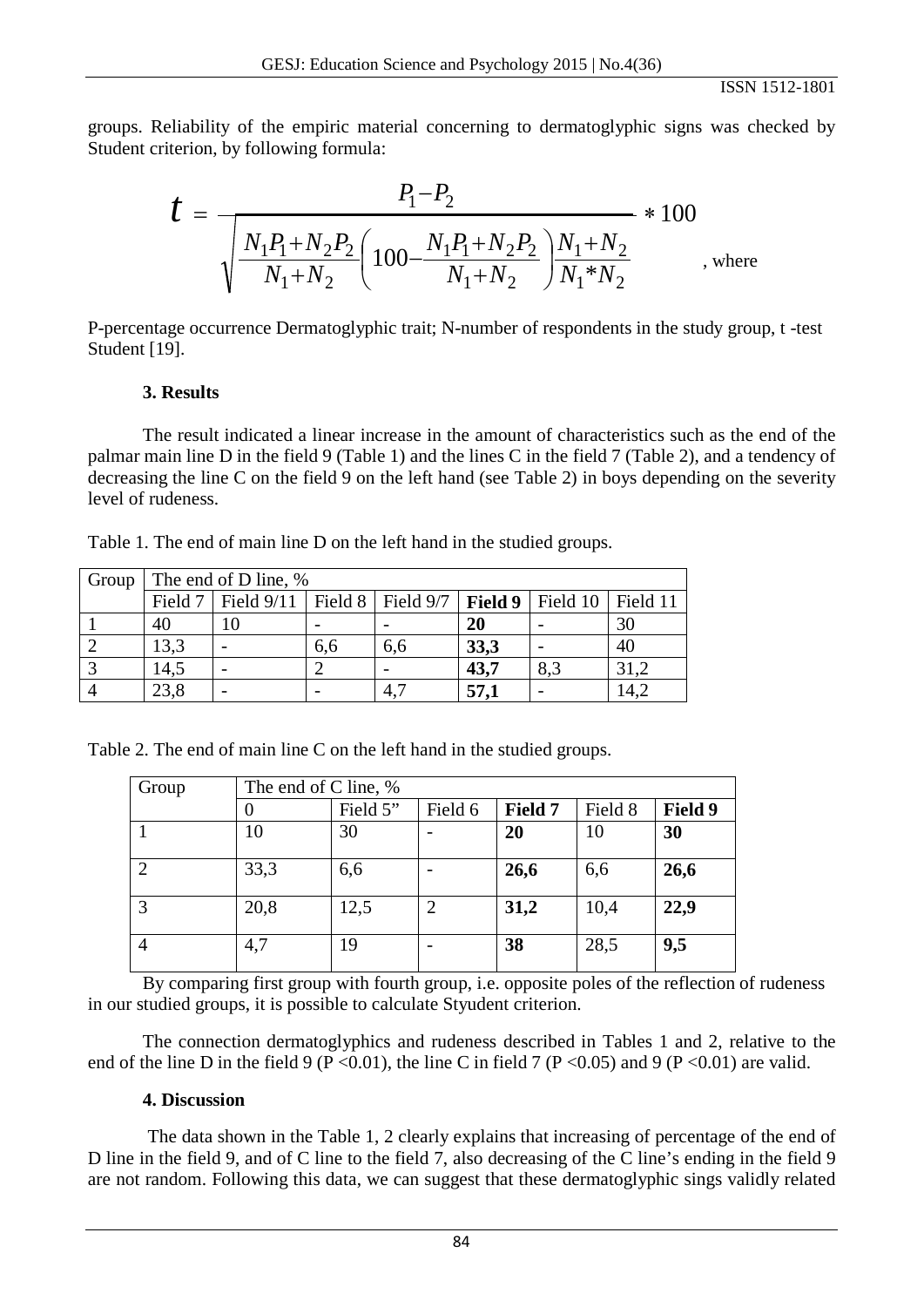to the rudeness of the male persons. According to the heredity regularity of psychological properties [15] our study shows that the rudeness has a hereditary basis.

Dermatoglyphical analyze of psychological traits and other phenomena can help to understand individual differences of persons. People sometimes mistakenly or probably insufficiently explain behavior in terms of either heredity or environment [8, chapter 2]. As unique persons, each of us is a result of the interaction of our heredity and our social environment [8, chapter 3]. Our findings do not mean that the rude human absolutely defies correction, since the trend in the occurrence of the above signs of dermatoglyphics in Tables 1 and 2 are limited, ie they do not change from 0 to 100 percent. This means that in the development of rudeness social factors also have the essential role. And yet, we can say that people with a heredity precondition of rudeness harder amenable to learning politeness than those who do not have the hereditary bases of rudeness.

"Heredity determines the basic capital with we are born. The genes that we inherit from our parents provide the basic material for our personality development. Heredity sets the limits of functioning. What an individual would achieve or become is not entirely determined by heredity" [20]. But all psychological traits distinguished with their proportions of heredity and environment. In this case, rudeness can be estimated, conditionally, as that having half of heredity and half of environment, because the data's maximum changing revealed from 20 to 57,1 in the Table 1. In addition, the rudeness also showed the relationship with such dermatoglyphics features as drawings on the thenar of the left hand and on triradius of both hands (unpublished materials). So, estimating of heredity factor's level of person's rudeness can be calculated with having regarded all dermatoglyphic signs of this person. We assume that rudeness can be reflected not only on the dermatoglyphic sings on the hand but on the foot too, which is unstudied yet.

The question about effectiveness of learning politeness relatively to all individuals can be decided after studying relationship all dermatoglyphical signs with rudeness, as dermatoglyphics is the external reflection of genotype, which is the original genetic passport of individuals, that is distinguished between people. Despite the dermatoglyphics of person never repeats totally in other persons we revealed significant heredity regularity of certain dermatoglyphical signs in the groups, where rudeness reflected in decreasing trend. Further that state can provide us to estimate percentage of heredity base of rudeness, thus to estimate effectiveness of learning processes concerning to correct the psychological trait of rudeness. Any psychological properties can be estimated by this way using dermatoglyphical method. So effectiveness of learning politeness depends on how many dermatoglyphic signs of rudeness the individuals have. If a person has all dermatoglyphic signs of rudeness, that means rudeness of the person is in the maximum control of genes. The more dermatoglyphical signs of some psychological trait a person has, the more this trait has heredity base. And, on the contrary, the more heredity base of some psychological trait, the less effectiveness of this trait's correction will be indeed. As we noticed in our previous work, all psychological properties can be estimated by dividing into tree categories: having a strong influence of genetics, moderate genetic basis and hardly any genetic foundation [15]. Following our research we can suggest, that rudeness has moderate genetic basis, but this state must be checked up by studying other dermatoglyphical signs, especially signs on foot.

 Also it should be noted that the end of the main line of the palm D in male teenagers inversely associated not only with rudeness, but with the aggressiveness [13] that suggests about relatedness of these traits. The further exploration of this state will support to study relationship of rudeness with other psychological treats which can lead to clearly understanding of human psychology by means of heredity.

### **5.Conclusion**

Summarizing, we can conclude that the rudeness has a hereditary basis. It is reflected in the dermatoglyphics, where we revealed an existence of a direct proportional relationship of rudeness with the end of the main palmar line C in the field 9 on the left hand and the opposite relationship